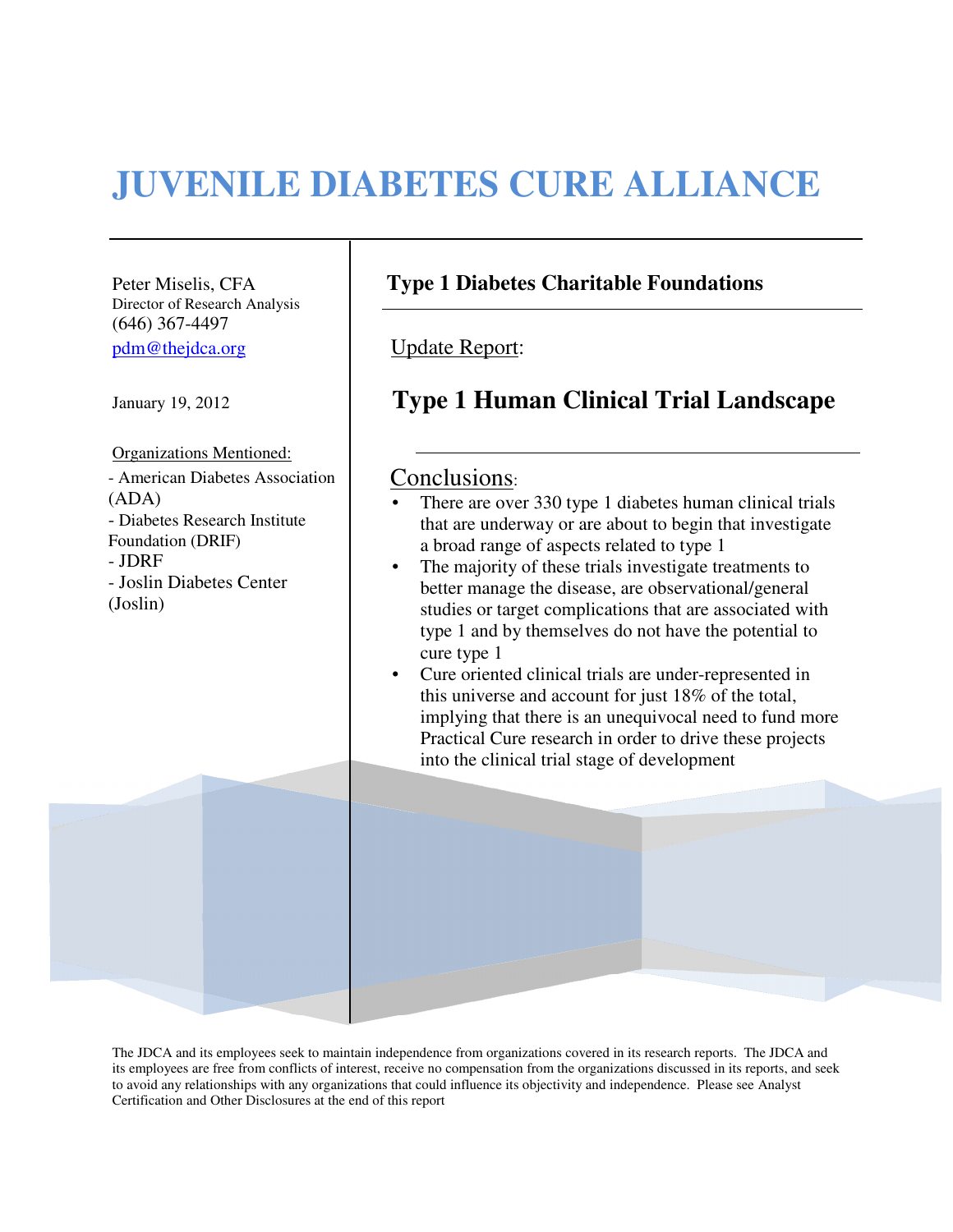This is the last in a series of three reports that examines the type 1 diabetes (type 1) clinical trial landscape. In this report, we broadly analyze the type 1 trial universe, the focus of research attention and the implications for the development of a type 1 Practical Cure.

The JDCA reviewed over 330 type 1 human clinical trials that are registered with the U.S. National Institutes of Health.<sup>1</sup> This group captures both domestic and non-U.S. studies. A breakdown of these trials by category is depicted in the following chart:



# Breakdown of Type 1 Clinical Trials

**As can be seen in the chart, most studies target non-cure objectives.** The largest trial category (Treatments) includes products or techniques to improve the management of type 1 and may involve new devices or new insulin. Observational or general studies designed to improve the understanding of type 1 plus projects that address complications associated with type 1 represent approximately one quarter of the total. Even if all of these management, observational or complications studies prove successful, people living with established type 1 will not be cured.

Trials relating to the transplantation of human insulin-producing islets into individuals with type 1 are 13% of the total. Islet transplantation procedures involve the use of harsh immunosuppressive drugs to prevent rejection of the newly implanted islets. Due to the toxic nature of the anti-rejection drugs, the JDCA does not categorize these trials as cure related.

**The remaining cure oriented trials comprise only a small percentage (18%) of the total.** However, many of these projects are prevention oriented and even a successful trial outcome would not cure an individual with fully established type 1. As stated in our last report, the JDCA believes that only five treatments in clinical trials, or just 1% of the total number of type 1 trials, have the potential to deliver a Practical Cure. $2$ 

**Relatively few cure oriented clinical trials are currently funded by the four major type 1 charities that we cover.** The JDCA estimates that these four organizations, in the aggregate,